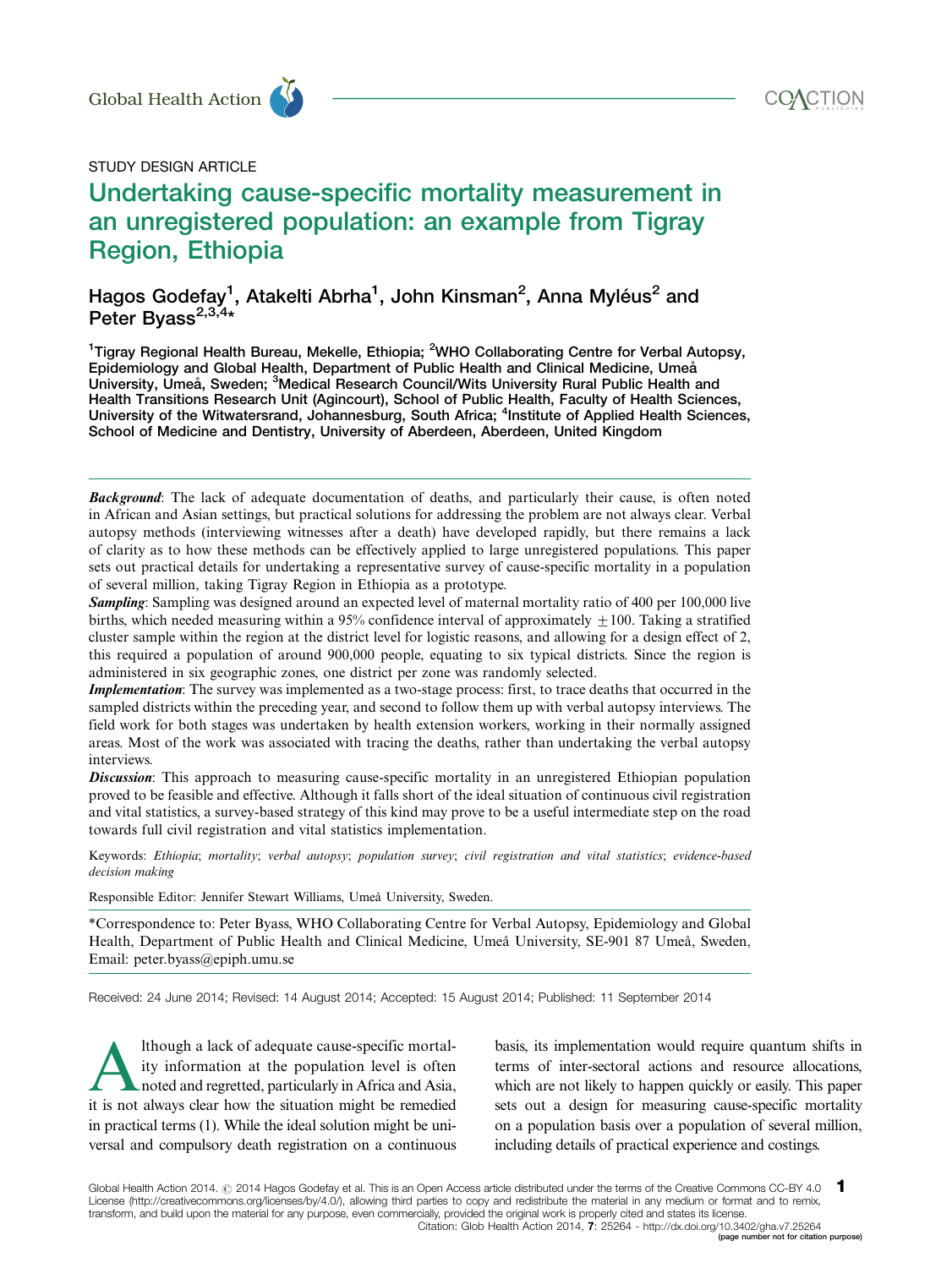Recent years have seen considerable methodological advances in methods for assigning cause of death in settings where death certificates are not routinely issued by physicians. These advances have centred on developments in the application of verbal autopsy, an approach involving interviewing relatives of the deceased or witnesses of a death to elicit specific items of medical history, symptoms during the final illness, and other characteristics (2). The World Health Organization (WHO) has contributed substantially to this process in releasing the WHO 2012 verbal autopsy standard (3, 4), which sets out standard items for verbal autopsy interviews and defined a set of cause of death categories covering the International Classification of Diseases version 10 (ICD-10) (5). Additionally, methods for the automated interpretation of verbal autopsy interview material have developed substantially, including the InterVA-4 model which corresponds exactly to the WHO 2012 verbal autopsy standard (6). Some validation studies for particular causes of death have been reported from research-based demographic surveillance sites, although this is not possible to do for every cause of death (7, 8). These models can also be implemented as smart-phone applications, simplifying the verbal autopsy interview process and making individual cause of death assignments immediately available (9). Thus, in terms of moving from the witnesses of a death to assigning a cause to a death, and then aggregating those causes of death over a population, there are no major technical obstacles remaining.

However, careful strategic thinking needs to be given to the logistic and methodological approaches needed to obtain meaningful measurements of cause-specific mortality from large unregistered populations, such as those of small countries or individual regions of larger countries. Populations in which physicians do not routinely issue death certificates are also generally those which do not maintain effective registration of individual citizens, and where an appreciable proportion of deaths do not occur in health facilities. Therefore, issues of identifying deaths that have occurred in a population and determining population denominators have to precede undertaking verbal autopsy interviews. Sampling from within the overall population in question to achieve both adequate and representative results is also a crucial part of the process.

The aim of this paper is to set out the detailed considerations involved in designing a cause-specific mortality survey in Tigray Region, Ethiopia, which took a specific focus on maternal and child mortality. This includes the statistical design, survey logistics, and costs involved in undertaking a representative cause-specific mortality survey among a population of approximately 5 million people.

# Study setting

Tigray Region is the northernmost of Ethiopia's nine regional states, bordered by Sudan to the west and Eritrea to the north. The population of Tigray is estimated at 5.1 million, with 82% living in rural areas. Population density varies considerably over the 50,078  $\text{km}^2$  covered by the region, with a mean of 102 km<sup>-2</sup>. The region is subdivided into six rural zones, each of which contains a number of districts (known as woredas), each typically including a population of  $100,000-200,000$ people (10).

Recent national estimates for maternal mortality ratio from various sources led to design assumptions for maternal mortality ratio at 400 per 100,000 live births with the crude birth rate estimated at 30 per 1,000 population per year  $(10-12)$ .

# Sampling strategy

The basis for sampling within the region involved assumptions about adequate numbers and the need to achieve region-wide representation, taken together with logistic considerations. Sample size considerations for cause-specific mortality surveys are complex because they depend less on total numbers of deaths and more on the number of cases for the nth ranked cause of death of interest, given that ranked cause-specific mortality fractions in a population tend to decline exponentially (13). Achieving regional representation requires a geographically stratified sampling strategy; in theory a finegrained stratification (at household or village level) would be preferable. However, logistic considerations dictate a coarser stratification, as it is unrealistic in a large-scale survey process to locate a high number of randomly sampled individual households or villages across an entire region.

To make a reasonable measurement of maternal mortality, a sufficient number of pregnancy-related deaths need to be surveyed, identified from among all deaths of women of reproductive age (15-49 years). For sample size purposes, this can either be estimated as a fraction of total mortality among women of reproductive age, or in terms of the ratio of maternal deaths to live births. Here we worked with the latter; hypothetically a maternal mortality ratio (MMR) of 400 per 100,000 could be estimated within a 95% confidence interval of 300 to 522 if 54 deaths were observed out of 13,500 live births (Poisson confidence interval, using Stata 12 cii command). A crude birth rate of 30 per 1,000 would mean that a population base of 450,000 would yield coverage of 13,500 live births over a 1 year period. Previous work on appropriate recall periods for verbal autopsy interviews suggest that up to a 1-year recall period is adequate to avoid undue recall bias (14), and is also operationally convenient, since it involves asking people to recall deaths that have occurred in the 1-year period preceding a survey.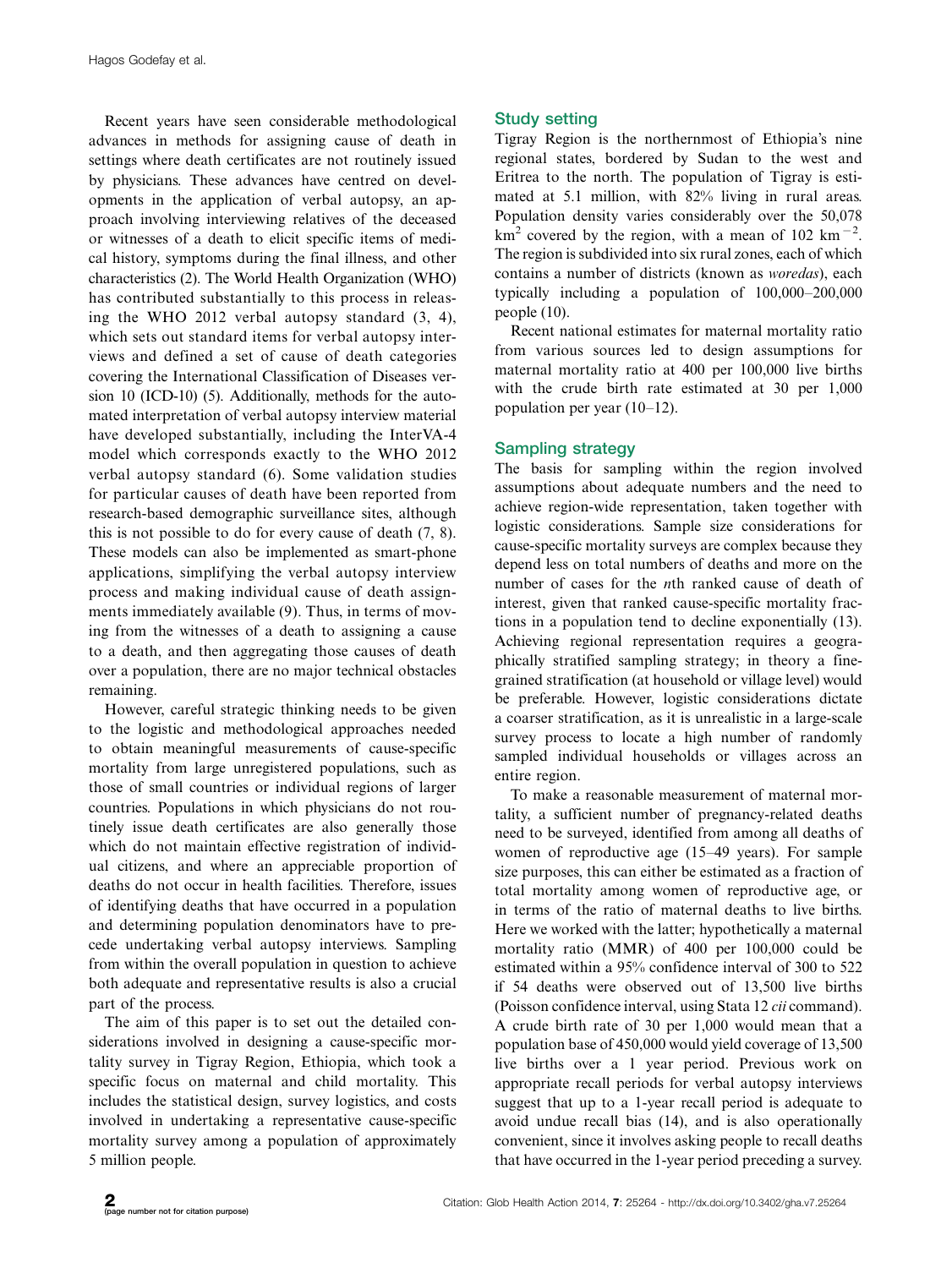In this survey, to optimise logistic efficiency, deaths among women of reproductive age and deaths of children under 5 years of age were designed to be tracked in the same field operation. Maternal deaths are much less common events than under-five deaths and therefore constituted the major determinant of sample size. A survey covering 450,000 population, based on the population structure and death rates from the Tigray Region 2007 census (10), would be expected to include 66,150 children under 5 years of age and record 1,580 under-five deaths over a 1-year period, which should allow reasonably precise estimates of major causes of childhood death. The assumption that under-five deaths would be adequately represented in a sample with sufficient maternal deaths would hold true even allowing for the possibility that fertility and child mortality may have declined substantially since the 2007 census date.

However, since logistics required stratification at a higher than optimal geographical level, a design effect needs to be introduced into the sample size to allow for the cluster-sampling effect as a result of stratification. A design effect of 2 would imply a need to survey a population base of 900,000.

population of 5.1 million, and since typical district populations are around 150,000 and the region is divided into six zones, the obvious strategy was to randomly select one district from each zone for inclusion in the sample. This was done by assigning a random number (using the Stata 12 runiform function) to each district and selecting the district having the highest random number within each zone. As a result of this process, six randomly selected districts were identified as shown in Fig. 1. Despite the statistical disadvantages of the sample being clustered as one district per zone, this approach also brought the advantage of being able to estimate mortality for individual districts (within which considerations of clustering did not apply) with moderate precision. With the same parameter estimates as used above, an MMR of 400 per 100,000 could be estimated at district level as nine deaths over 2,250 births with a  $95\%$  confidence interval of 183–758. Using projections from the national 2007 census, the total population of the six selected districts at the time of the survey was estimated at 843,115 living in 183,286 households.

## Survey implementation

# Sampling process

With the aim of selecting a geographically representative sample of 900,000 people from Tigray Region's total The verbal autopsy mortality survey was designed as a two-stage process in each of the six selected districts. The first stage involved visits to every household in the district by health extension workers (15) to identify whether any



Fig. 1. Selected survey districts in Tigray Region, Ethiopia.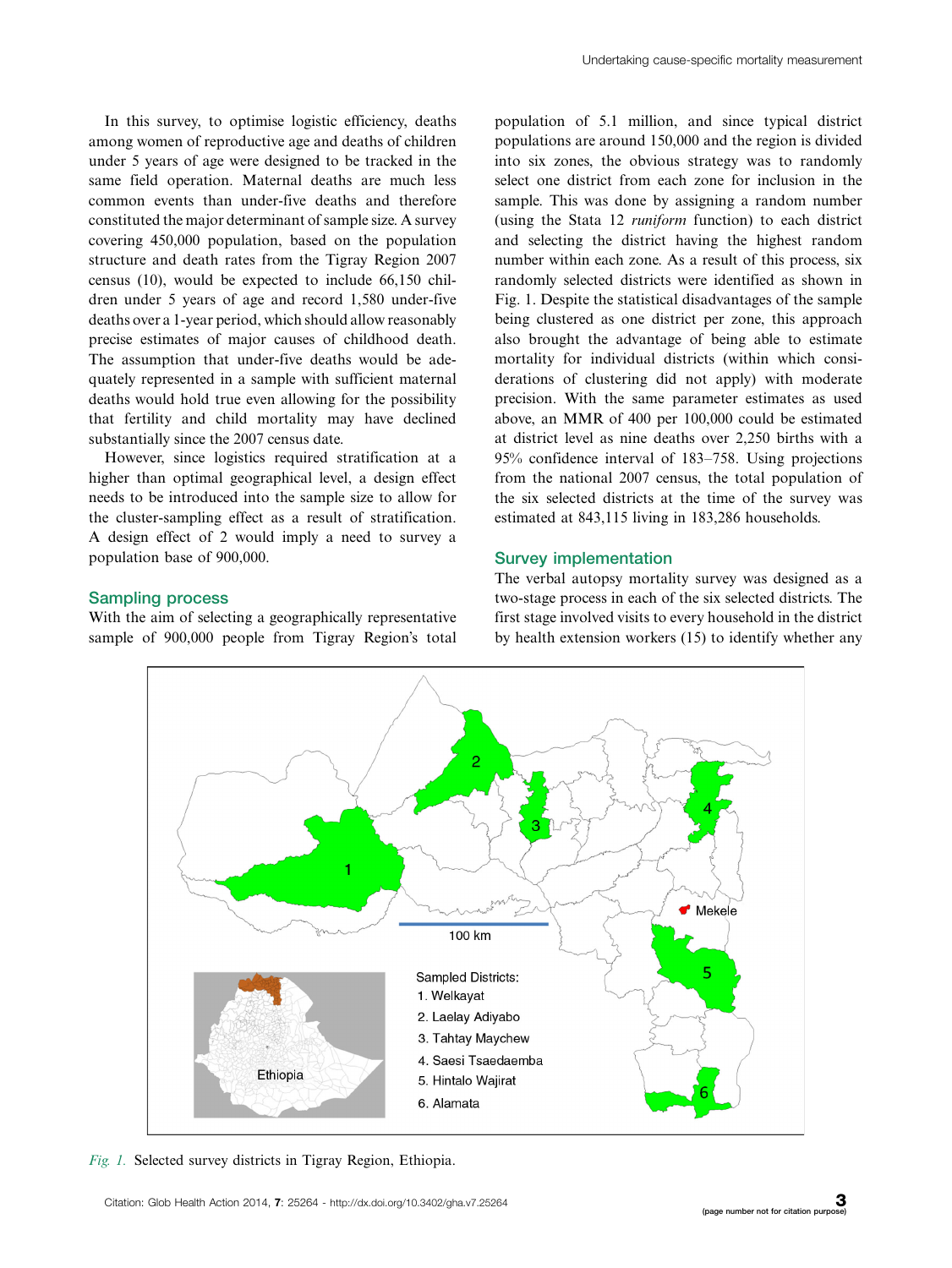death to a child under 5 years of age or to a woman aged 1549 years had occurred in the previous 12-month period. Additionally, the number of live births that had occurred in the household during the same 12-month period was noted.

A total of 337 health extension workers and 34 primary health care unit supervisors (PHCUSs) were trained to undertake this first stage of the survey. They underwent a 1-day training programme covering the purpose of the survey, the information to be collected, the eligible study participants, and the study period. The training was given by two coordinators (one specialised in statistics and one in reproductive health) who had previous experience of verbal autopsy field work. The health extension workers and supervisors were normally resident in the survey areas to which they were assigned, and familiar with the local communities. In Ethiopia, health extension workers' routine work involves fortnightly visits to all households in their local area, moving around communities on foot, and so they needed no special transportation for this survey. PHCUSs supervised the health extension workers as they undertook this survey on a regular basis. This first stage of the survey involved approximately 2,500 person-days of work.

The second stage involved re-visiting the households where deaths had occurred to undertake verbal autopsy interviews using questionnaires based on the WHO 2012 standard and translated into the local Tigrigna language. For this stage, the 132 health extension workers who had identified deaths in the first stage were involved, together with eight supervisors. They used verbal autopsy log books prepared from the initial survey which included the names, locations, and household identification numbers for the identified deaths. The health extension workers and supervisors were trained for a further 2 days by the same two coordinators and a principal investigator. This training covered methods of undertaking verbal autopsy interviews and in the details of the questionnaires used. One-to-one verbal autopsy role-play exercises were used as part of the training. As usual, the health extension workers travelled around the communities on foot, and the supervisors used vehicles for supervision. The requisite verbal autopsy interviews were successfully completed for 87.5% of child deaths and 98.6% of deaths among women of reproductive age over a period of approximately 20 days, with individual health extension workers completing approximately five verbal autopsies per day. The total work involved was approximately 100 person-days. The major limitation was not the length of the verbal autopsy interviews (approximately 20 min each) but the time taken to move from one household where a death had been identified to the next.

## Survey costs

Although the survey was undertaken by the Tigray Regional Health Bureau using existing staff and resources, and as such it is difficult to put precise costs on every aspect of the work, approximate costs are summarised in Table 1. The total cost of the survey was approximately \$60,000.

# **Discussion**

This paper fills an important gap  $-$  how to take the available tools for verbal autopsy into an unregistered population in order to obtain reliable estimates of causespecific mortality at the population level. This particular case-study focuses on Tigray Region in northern Ethiopia, but the general principles would apply to many other places. Tigray Region is mountainous, fairly sparsely populated, with limited infrastructure in rural areas, and so is definitely not an easy option for this kind of work in relation to many other areas.

In this survey, the targets within the population were deaths among women of reproductive age and children under 5 years of age, together with the capture of live births as a denominator. If deaths across the entire population were of interest, the first stage of the field survey would need to capture household population data (number of residents in each age-sex group of interest) to serve as denominator data. This approach was undertaken previously in other parts of Tigray as part of a malaria survey (16).

The overall cost of undertaking this survey can be interpreted in a number of ways. Firstly, it must be remembered that these costs relate to local conditions in Ethiopia and might be different elsewhere. Then, to some, a price-tag of \$60,000 to establish how many people had died and of what causes may seem excessive. It might well be argued that these resources would have been better dedicated to curative health services. The alternative view, however, is that this \$60,000 survey to determine mortality patterns among a population of

Table 1. Summary of costs (US\$) for a cause-specific mortality survey in Tigray Region, Ethiopia

|             |       | Salaries Allowances Transport Other |     |     | Total  |
|-------------|-------|-------------------------------------|-----|-----|--------|
| Stage one   |       |                                     |     |     |        |
| Training    | 1,157 | 7.028                               | 513 |     | 8,698  |
| Field work  | 7,381 | 32.663                              |     |     | 40.044 |
| Supervision | 1,153 | 3.024                               |     |     | 4,177  |
| Stage two   |       |                                     |     |     |        |
| Training    | 488   | 3.017                               | 513 |     | 4.018  |
| Field work  | 293   | 1,236                               |     |     | 1,529  |
| Supervision | 46    | 1,168                               |     |     | 1,214  |
| Other       |       |                                     |     | 513 | 513    |
| Total       |       |                                     |     |     | 60,193 |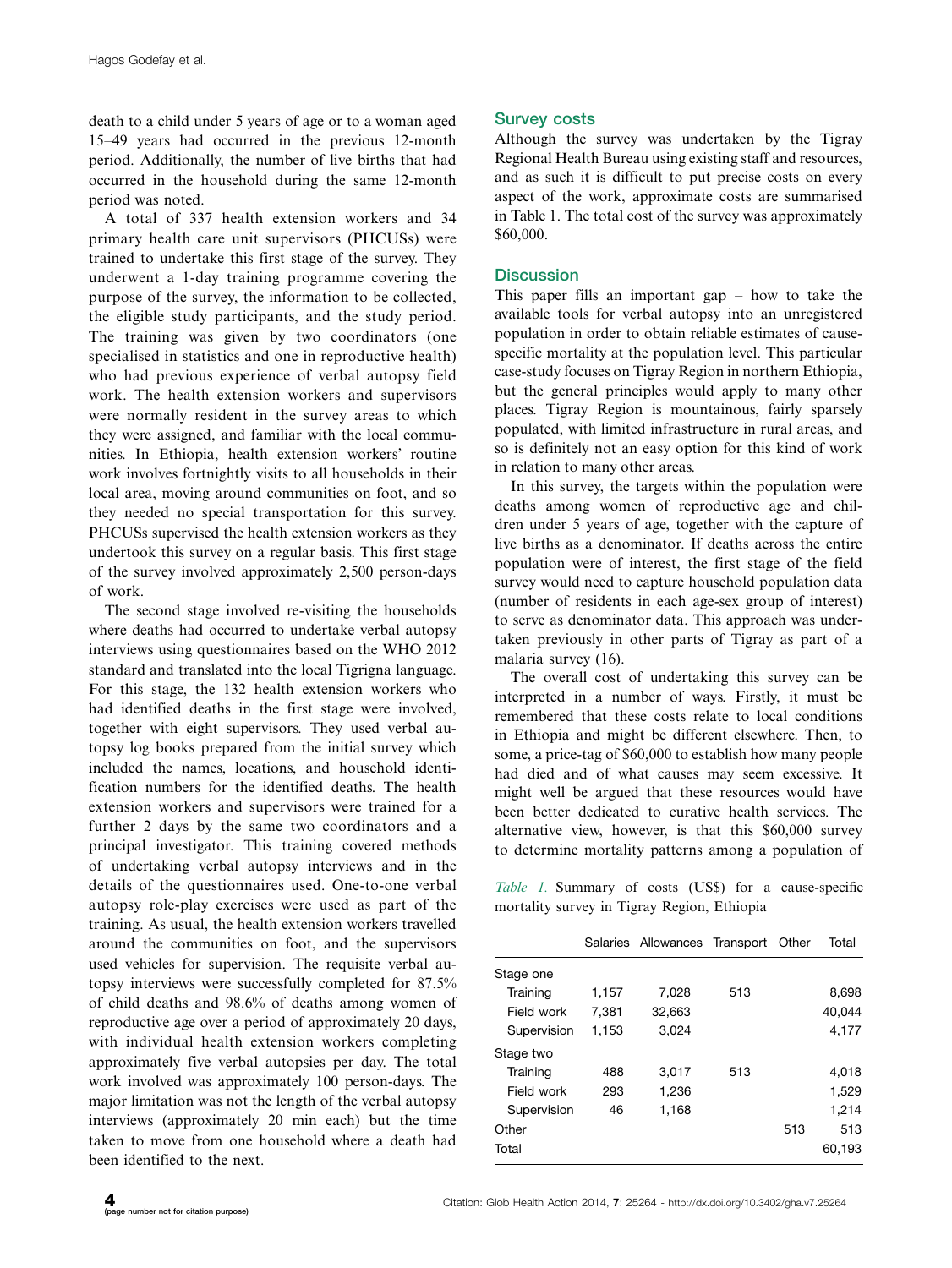5 million only cost \$0.012 per capita. This in turn is an extremely small fraction of the region's per capita expenditure on health and other population-based services. Spending 1 cent per person to get information that is crucial to planning and running an effective health care system seems well justified.

It is important to recognise the important advantages operating here in that the survey process was initiated and implemented from the senior levels of the Tigray Regional Health Bureau. It is not always the case that health service providers and researchers work together as effectively as was evident here. Consequently, we would like to emphasise the extreme importance of having close cooperation and collaboration between local authorities and researchers in order to achieve evidence-based decision making in health care.

In relation to on-going discussions about extending the global scope of civil registration and vital statistics coverage (17), these methodological considerations represent an important stepping stone. There is a general recognition that, for many regions in Africa and Asia, civil registration and vital statistics implementation for the foreseeable future would need to rely on verbal autopsy methods as the only viable approach to cause of death determination. The Sample Vital Registration with Verbal Autopsy (SAVVY) tools developed by MEA-SURE Evaluation and the US Census Bureau in 2009 (18) set out methods for general population surveillance including verbal autopsy, but there are few papers in the peer-reviewed literature reporting and evaluating their use (19). Furthermore, the SAVVY framework preceded recent developments in automated cause of death coding for verbal autopsy material, and hence was predicated on physician coding. This is not likely to represent a realistic way forward for large-scale vital registration.

The availability of appropriate verbal autopsy methods alone does not provide all the answers in terms of how to implement full civil registration and vital statistics. The questions around how to trace and follow-up all deaths, whether or not they occur at health facilities, are absolutely critical to the process, not least to ensuring the completeness and quality of the mortality data. What is evident from this survey is that tracing the deaths occupied over 95% of the overall effort involved; undertaking the verbal autopsy interviews was a relatively minor part of the overall process. With increasingly available opportunities for automating the verbal autopsy interview and cause of death assignment process, for example, using smart-phone technology (9), it becomes very clear that logistic issues remain as the major challenge preventing reliable and systematic identification of deaths in populations. What is clear from the experiences reported here, however, is that it is possible to undertake these tasks using interviewers with relatively basic training, but

who know and understand the communities involved. such as the health extension workers in Ethiopia.

For civil registration and vital statistics purposes, in which registration of deaths and verbal autopsies should preferably become a continuous, routine process, it would probably be more appropriate to think of strategies involving key informants, community leaders, etc. as part of routine longitudinal systems of identifying deaths. Nevertheless, as part of a transitional stage from not registering deaths at all, but before complete civil registration is successfully implemented, there may well be a need for intermediate strategies such as the population survey approach outlined here.

# Acknowledgements

We are grateful to all who participated in this survey. The Umeå Centre for Global Health Research is supported by Forte, the Swedish Research Council for Health, Working Life and Welfare, under grant number 2006-1512, and collaboration with Tigray Region is specifically funded by the Swedish Research Council, grant number C0615601.

### Conflicts of interest and funding

The survey described here was undertaken and funded by the Tigray Regional Health Bureau, as part of the bureau's routine work. HG and AA are Head and Deputy Head respectively of Tigray Regional Health Bureau. PB is Director of the WHO Collaborating Centre for Verbal Autopsy at Umeå University.

### References

- 1. Byass P, de Savigny D, Lopez AD. Essential evidence for guiding health system priorities and policies: anticipating epidemiological transition in Africa. Glob Health Action. 2014; 7: 23359. DOI: 10.3402/gha.v7.23359.
- 2. Fottrell E, Byass P. Verbal autopsy methods in transition. Epidemiol Rev 2010; 32: 38-55.
- 3. World Health Organization (2012). Verbal autopsy standards: the 2012 WHO verbal autopsy instrument. Geneva: WHO.
- 4. Leitao J, Chandramohan D, Byass P, Jakob R, Bundhamcharoen K, Choprapawon C, et al. Revising the WHO verbal autopsy instrument to facilitate routine cause-of-death monitoring. Glob Health Action. 2013; 6: 21518. DOI: 10.3402/gha.v6i0.21518.
- 5. World Health Organization (2011). International statistical classification of diseases and related health problems. 10th Rev. Vol 2. Instruction Manual. Geneva: WHO.
- 6. Byass P, Chandramohan D, Clark SJ, D'Ambruoso L, Fottrell E, Graham WJ, et al. Strengthening standardised interpretation of verbal autopsy data: the new InterVA-4 tool. Glob Health Action. 2012; 5: 19281. DOI: 10.3402/gha.v5i0.19281.
- 7. Byass P, Calvert C, Miiro-Nakiyingi J, Lutalo T, Michael D, Crampin A, et al. InterVA-4 as a public health tool for measuring HIV/AIDS mortality: a validation study from five African countries. Glob Health Action. 2013; 6: 22448. DOI: 10.3402/gha.v6i0.22448.
- 8. Ndila C, Bauni E, Nyirongo V, Mochamah G, Makazi A, Kosgei P, et al. Verbal autopsy as a tool for identifying children